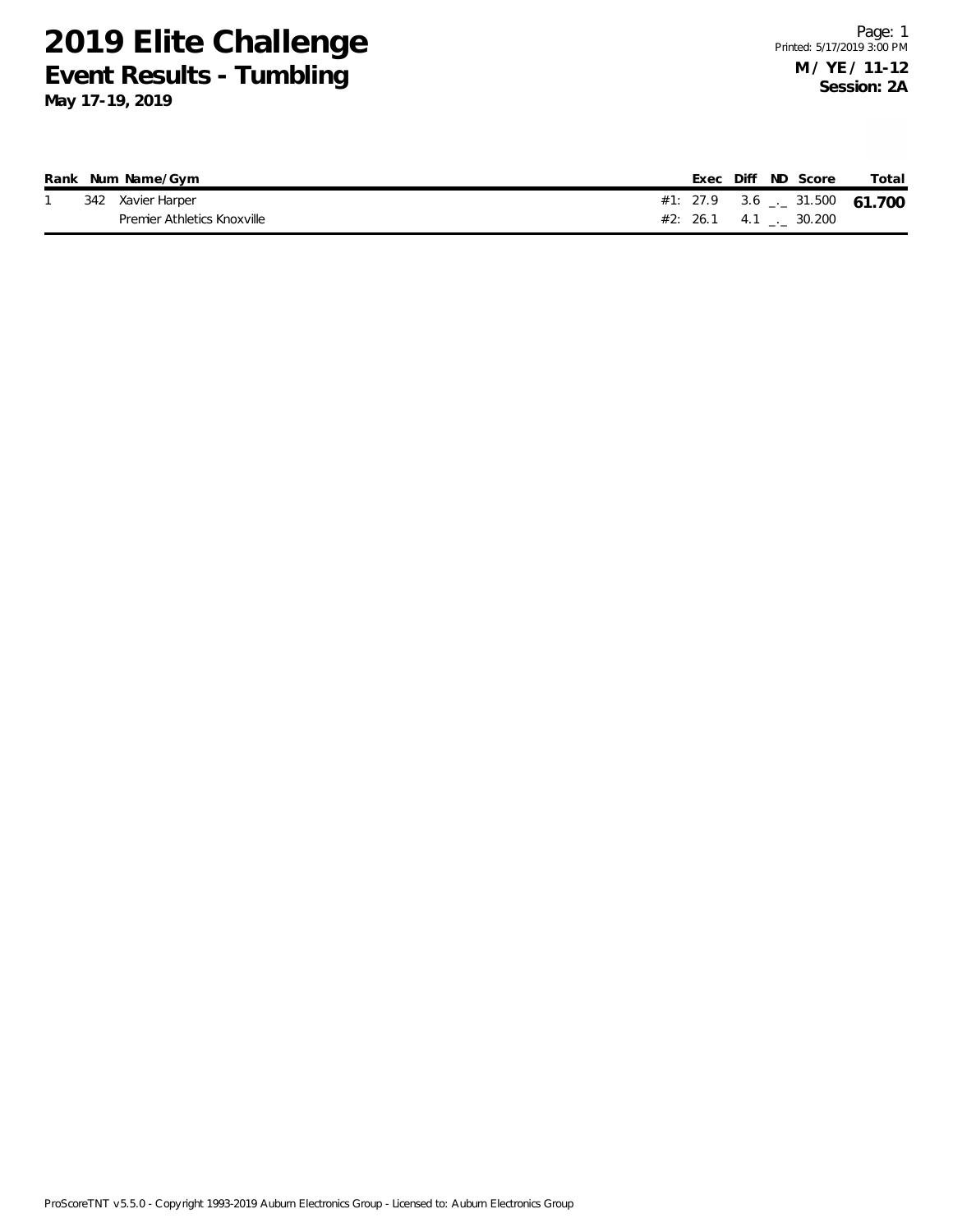|     | Rank Num Name/Gym   |  | Exec Diff ND Score             | Total |
|-----|---------------------|--|--------------------------------|-------|
| 157 | Alexander Cole      |  | #1: 29.1 3.6 $-$ 32.700 62.600 |       |
|     | Dynamite Gymnastics |  | $#2: 25.8 4.1$ $-29.900$       |       |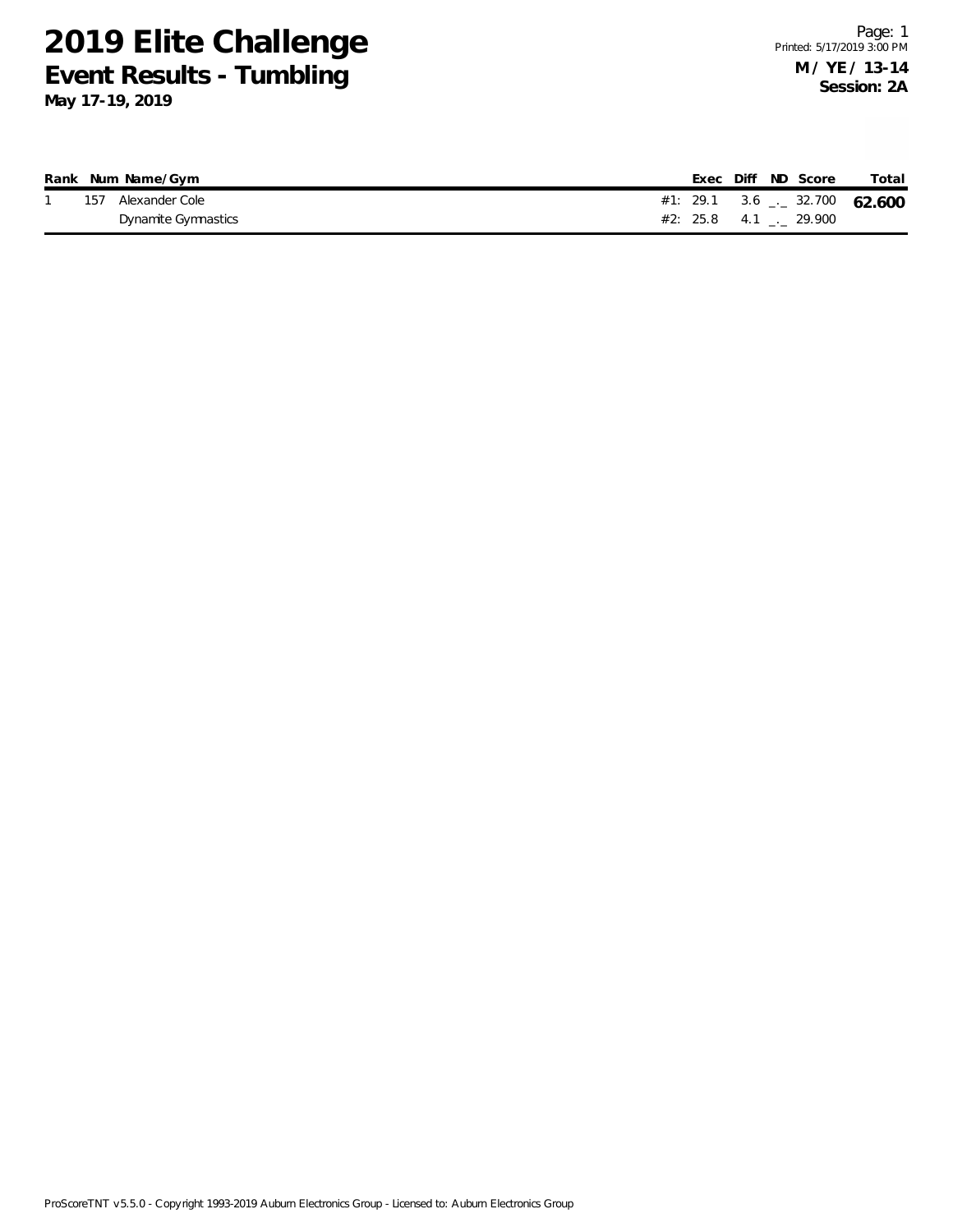|   |     | Rank Num Name/Gym                         | Exec                 | Diff | ND Score                                             | Total  |
|---|-----|-------------------------------------------|----------------------|------|------------------------------------------------------|--------|
|   | 326 | Max Lively<br>Eagle Gymnastics Academy    | #1: 26.7<br>#2: 28.8 |      | $8.6$ $_{-1}$ 35.300<br>4.0 $\qquad$ $\qquad$ 32.800 | 68.100 |
| 2 | 168 | Michael Opincar<br>Acrospirits            | #1: 24.9<br>#2: 27.3 |      | $8.1$ $_{-1}$ 33.000<br>$4.4$ $_{-}$ 31.700          | 64.700 |
| 3 | 284 | Dylan McGuire<br>Trevino's Gymnastics     | #1: 24.6<br>#2: 25.2 |      | 8.5 . 33.100<br>1.2 . 26.400                         | 59.500 |
| 4 | 324 | Jeremy Darr<br>Eagle Gymnastics Academy   | #1: 23.4<br>#2: 27.3 |      | 3.3 . 26.700<br>4.0 . 31.300                         | 58.000 |
| 5 | 139 | Smith Light<br><b>Integrity Athletics</b> | #1: 27.6<br>#2: 25.2 |      | $3.4$ $-.$ 31.000<br>$1.2$ _._ 26.400                | 57.400 |
| 6 | 229 | Kody Priest<br>Indigo Gymnastics Center   | #1: 23.7<br>#2: 24.0 |      | $3.3$ $-.$ 27.000<br>4.3 . 28.300                    | 55.300 |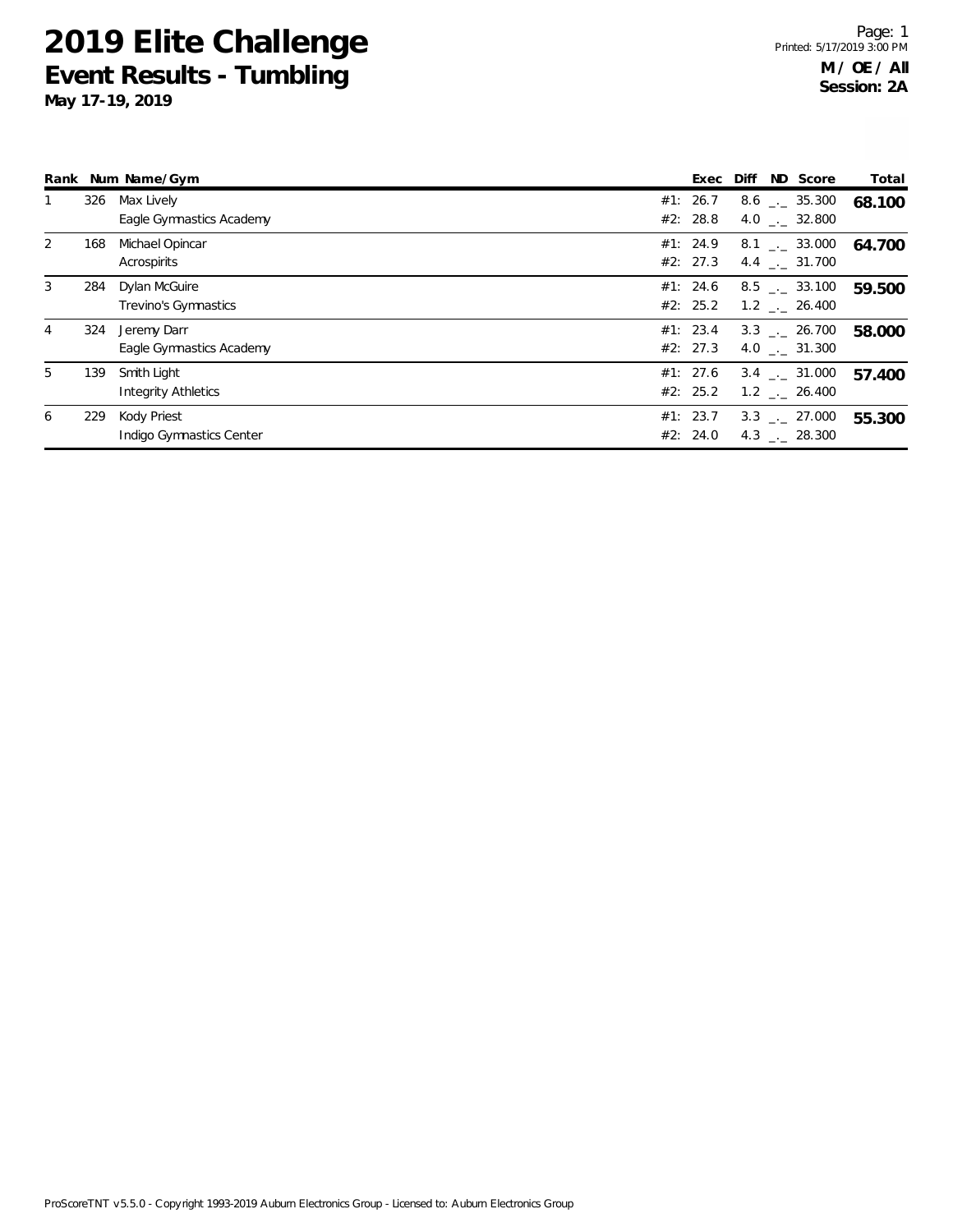|   |     | Rank Num Name/Gym                                  | Exec                 | Diff | ND Score                                               | Total  |
|---|-----|----------------------------------------------------|----------------------|------|--------------------------------------------------------|--------|
|   | 140 | Susan Gill<br>So Cal TTC                           | #1: 23.7<br>#2: 25.2 |      | $3.4$ $-27.100$<br>3.9 -0.6 28.500                     | 55.600 |
| 2 | 167 | Liv Minor<br>Central Illinois Gymnastics           | #1: 23.7<br>#2: 24.9 |      | $1.2$ $_{-}$ 24.900<br>$3.9$ $_{-1}$ 28.800            | 53.700 |
| 3 | 230 | Emily White<br>Edge Sports Tumbling and Cheer      | #1: 21.6<br>#2: 24.0 |      | $3.2$ $-24.800$<br>4.1 -0.6 27.500                     | 52.300 |
| 4 | 325 | Julia Donley<br>Capital Gymnastics National Center | #1: 25.2<br>#2: 18.6 |      | $1.2$ $_{\leftarrow}$ 26.400<br>$1.6$ $_{\sim}$ 20.200 | 46.600 |

ProScoreTNT v5.5.0 - Copyright 1993-2019 Auburn Electronics Group - Licensed to: Auburn Electronics Group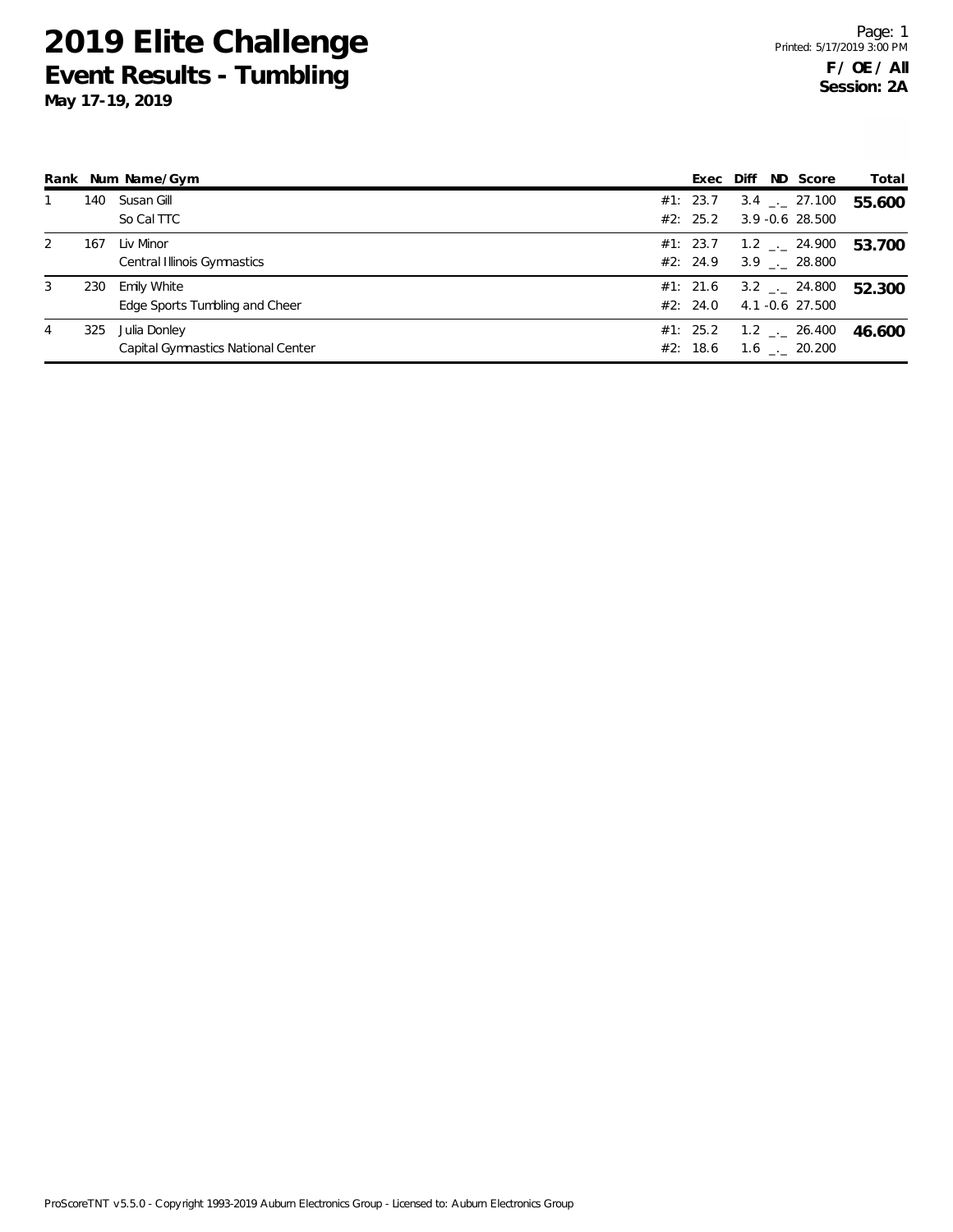| Rank           |     | Num Name/Gym                                             | Exec                 | ND Score<br>Diff                                | Total  |
|----------------|-----|----------------------------------------------------------|----------------------|-------------------------------------------------|--------|
|                | 102 | Dom Dumas<br>Air Extreme                                 | #1: 25.8<br>#2: 27.6 | $13.5$ $_{--}$ 39.300<br>$8.9$ $_{\sim}$ 36.500 | 75.800 |
| $\overline{2}$ | 200 | Aniket Rahane<br>Team Legacy (Coach Patty Gymnastics)    | #1: 28.2<br>#2: 28.8 | $8.5$ $_{--}$ 36.700<br>4.4 $\qquad$ 33.200     | 69.900 |
| 3              | 199 | Zeke Dayton<br>Wasatch T&T                               | #1: 26.7<br>#2: 27.9 | $8.5$ $_{-.}$ 35.200<br>4.8 $\qquad$ $-$ 32.700 | 67.900 |
| 4              | 221 | Alex Balinbin<br>Elmwood Gymnastics                      | #1: 29.1<br>#2: 28.5 | $3.8$ $_{\sim}$ 32.900<br>4.1 . 32.600          | 65.500 |
| 5              | 101 | Raf Bryant<br><b>Integrity Athletics</b>                 | #1: 29.1<br>#2: 28.5 | $3.6$ $_{\sim}$ 32.700<br>3.6 . 32.100          | 64.800 |
| 6              | 201 | Julian Wright<br><b>Silver Stars Gymnastics</b>          | #1: 26.1<br>#2: 28.2 | $3.4$ $-.$ 29.500<br>$4.8$ $_{\sim}$ 33.000     | 62.500 |
|                | 403 | Charlie Larson<br><b>Gleasons Gymnastics Maple Goves</b> | #1: 27.9<br>#2: 26.7 | $4.8$ $_{\sim}$ 32.700<br>$1.2$ $_{-}$ 27.900   | 60.600 |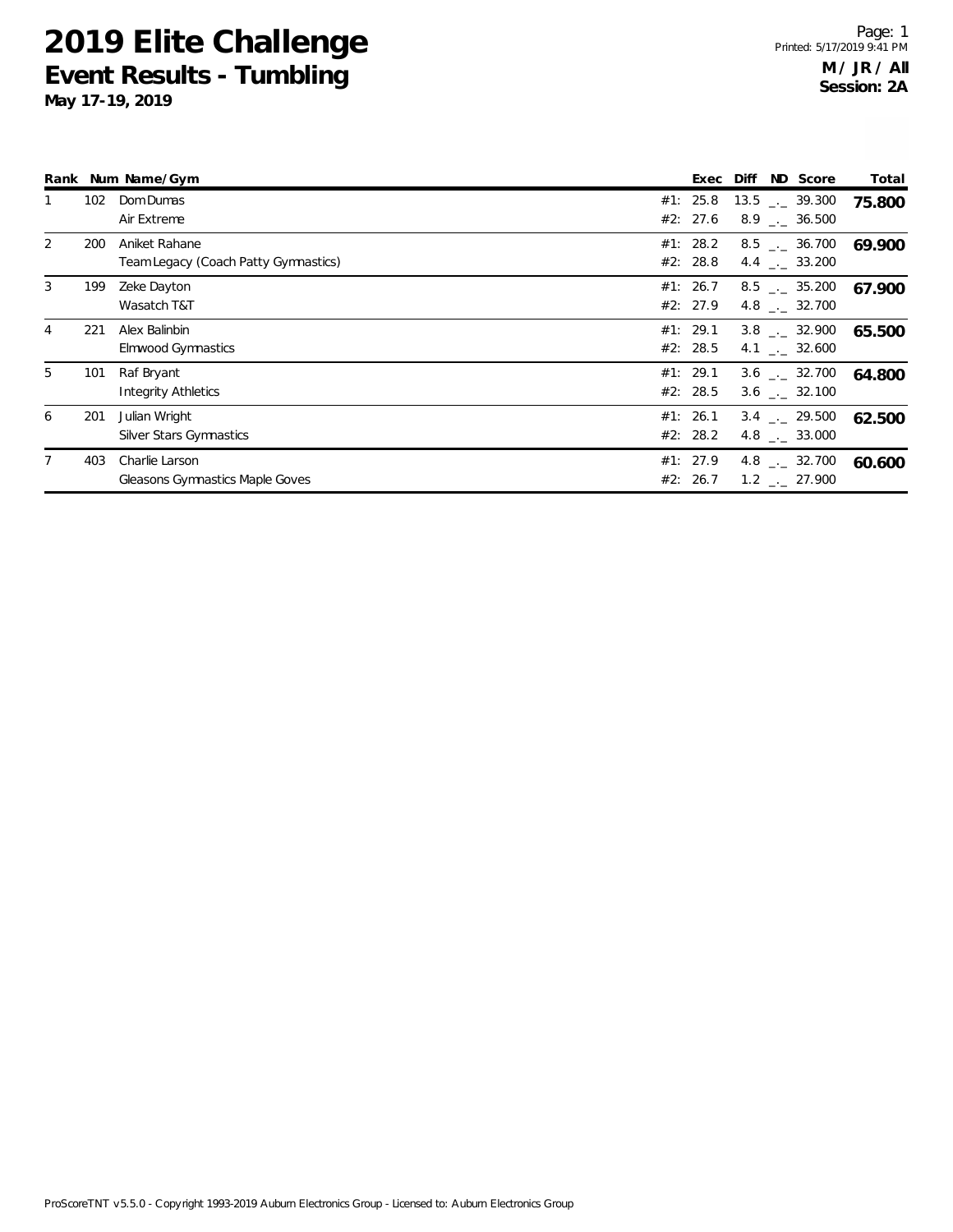|                |     | Rank Num Name/Gym                                      |            | Exec                 | ND Score<br>Diff                                              | Total  |
|----------------|-----|--------------------------------------------------------|------------|----------------------|---------------------------------------------------------------|--------|
|                | 319 | Tia Taylor<br>Premier Athletics Knoxville              | #1:<br>#2: | 28.8<br>29.4         | $3.6 - 0.3$ 32.100<br>4.0 $\frac{1}{2}$ 33.400                | 65.500 |
| $\overline{2}$ | 322 | Sarah Thompson<br>J and J Tumbling and Trampoline Team |            | #1: 29.1<br>#2: 28.5 | $3.6$ $_{\leftarrow}$ 32.700<br>4.1 $\qquad \qquad -2$ 32.600 | 65.300 |
| 3              | 103 | Shelby Nobuhara<br><b>High Altitude</b>                |            | #1: 28.8<br>#2: 27.9 | $3.6$ _._ 32.400<br>4.0 $_{\leftarrow}$ 31.900                | 64.300 |
| 4              | 165 | Morgan Vermillion<br>Central Illinois Gymnastics       |            | #1: 27.3<br>#2: 28.5 | $3.6$ $_{\leftarrow}$ 30.900<br>$3.8$ $_{\leftarrow}$ 32.300  | 63.200 |
| 5              | 318 | Savanna Cecil<br>Premier Athletics Knoxville           |            | #1: 27.4<br>#2: 26.1 | 3.8 -0.3 30.900<br>$4.5$ $_{\leftarrow}$ 30.600               | 61.500 |
| 6              | 164 | Hannah Davis<br>Central Illinois Gymnastics            | #2:        | #1: 27.3<br>26.4     | $3.4$ $_{\leftarrow}$ 30.700<br>$3.9$ $_{\leftarrow}$ 30.300  | 61.000 |
| $\overline{7}$ | 316 | <b>Tori Fowler</b><br>Trevino's Gymnastics             |            | #1: 27.0<br>#2: 26.1 | $3.4$ _._ 30.400<br>$3.9$ $_{\leftarrow}$ 30.000              | 60.400 |
| 8              | 198 | Aliah Raga<br>Dulles Gymnastics Academy                |            | #1: 27.3<br>#2: 25.2 | $3.6 - 0.3$ 30.600<br>4.1 $\frac{1}{2}$ 29.300                | 59.900 |
| 9              | 321 | Brittany Scianna<br>Fire House Gymnastics              |            | #1: 25.5<br>#2: 25.8 | $3.4$ $-.28.900$<br>$3.9$ $_{\leftarrow}$ 29.700              | 58.600 |
| 10             | 320 | <b>Faith Bowers</b><br>Eagle Gymnastics Academy        |            | #1: 27.3<br>#2: 23.1 | $3.4$ $\ldots$ 30.700<br>$3.9$ $_{\leftarrow}$ 27.000         | 57.700 |
| 11             | 315 | Miah Bruns<br>Twiststars Tumbling & Trampoline         | #1:<br>#2: | 0.0<br>0.0           | $0.0$ _._ 0.000<br>$0.0$ _ 0.000                              | 0.000  |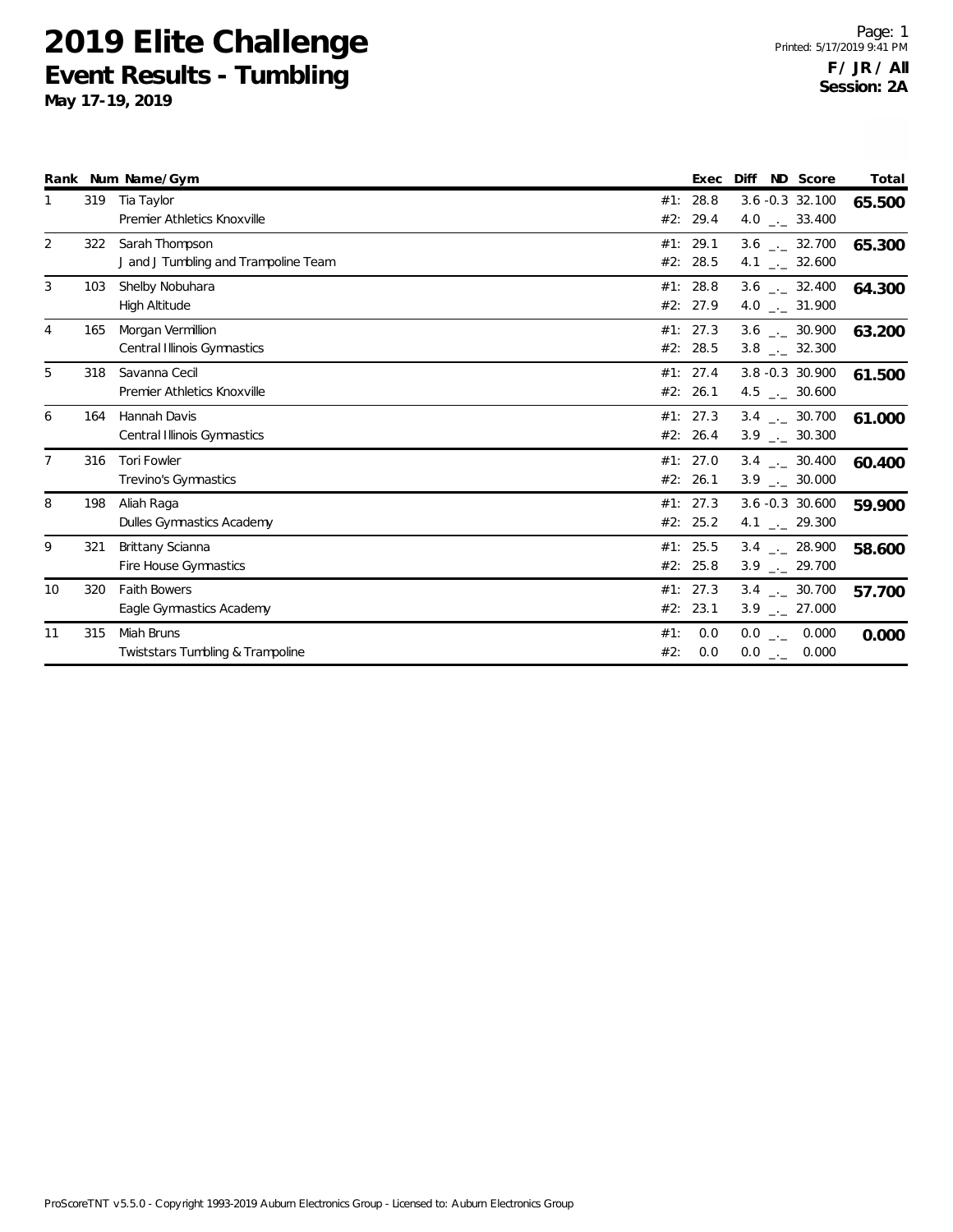|                |     | Rank Num Name/Gym                                        |            | Exec                 | Diff ND Score                                                |       | Total  |
|----------------|-----|----------------------------------------------------------|------------|----------------------|--------------------------------------------------------------|-------|--------|
|                | 328 | Kaden Brown<br>Wasatch T&T                               |            | #1: 28.2<br>#2: 27.7 | $10.0$ _ 38.200<br>$9.5$ $_{\leftarrow}$ 37.200              |       | 75.400 |
| $\overline{2}$ | 338 | Brandon Krzynefski<br>Capital Gymnastics National Center |            | #1: 27.5<br>#2: 27.1 | $7.7$ $_{\leftarrow}$ 35.200<br>$6.9$ $_{\leftarrow}$ 34.000 |       | 69.200 |
| 3              | 339 | Patrick Lyell<br>Elmwood Gymnastics                      |            | #1: 28.5<br>#2: 26.8 | $5.5$ $_{-}$ 34.000<br>$6.3$ $_{\leftarrow}$ 33.100          |       | 67.100 |
| 4              | 141 | Alex Renkert<br><b>Integrity Athletics</b>               |            | #1: 25.2<br>#2: 28.2 | $5.6$ __ 30.800<br>$7.3$ $_{\leftarrow}$ 35.500              |       | 66.300 |
| 5              | 329 | <b>Drew Collins</b><br>Eagle Gymnastics Academy          |            | #1: 26.7<br>#2: 25.5 | $5.8$ $_{-1}$ 32.500<br>$6.3$ __ 31.800                      |       | 64.300 |
| 6              | 331 | <b>Andrew Davis</b><br>Scottsdale Gymnastics             |            | #1: 24.3<br>#2: 26.2 | $3.3$ $_{\leftarrow}$ 27.600<br>$6.9$ $_{\leftarrow}$ 33.100 |       | 60.700 |
| $\overline{7}$ | 334 | <b>Grant Forsee</b><br>Elite World Gymnastics            |            | #1: 26.4<br>#2: 23.9 | $5.8$ $_{-}$ 32.200<br>4.5 $\qquad$ 28.400                   |       | 60.600 |
| 8              | 335 | Aaron Jett<br>All American Gymnastics                    |            | #1: 22.2<br>#2: 23.6 | 4.9 -0.6 26.500<br>3.9 - 3.0 24.500                          |       | 51.000 |
| 9              | 336 | Kayne Johnson<br><b>Top Star Training Center</b>         |            | #1: 15.9<br>#2: 23.3 | $2.8$ $_{\leftarrow}$ 18.700<br>5.6 -6.6 22.300              |       | 41.000 |
| 10             | 169 | Haydn Fitzgerald<br>Seattle Gymnastics-Ballard           | #1:<br>#2: | 0.0<br>0.0           | $0.0$ _._ 0.000<br>$0.0$ $_{-}$                              | 0.000 | 0.000  |